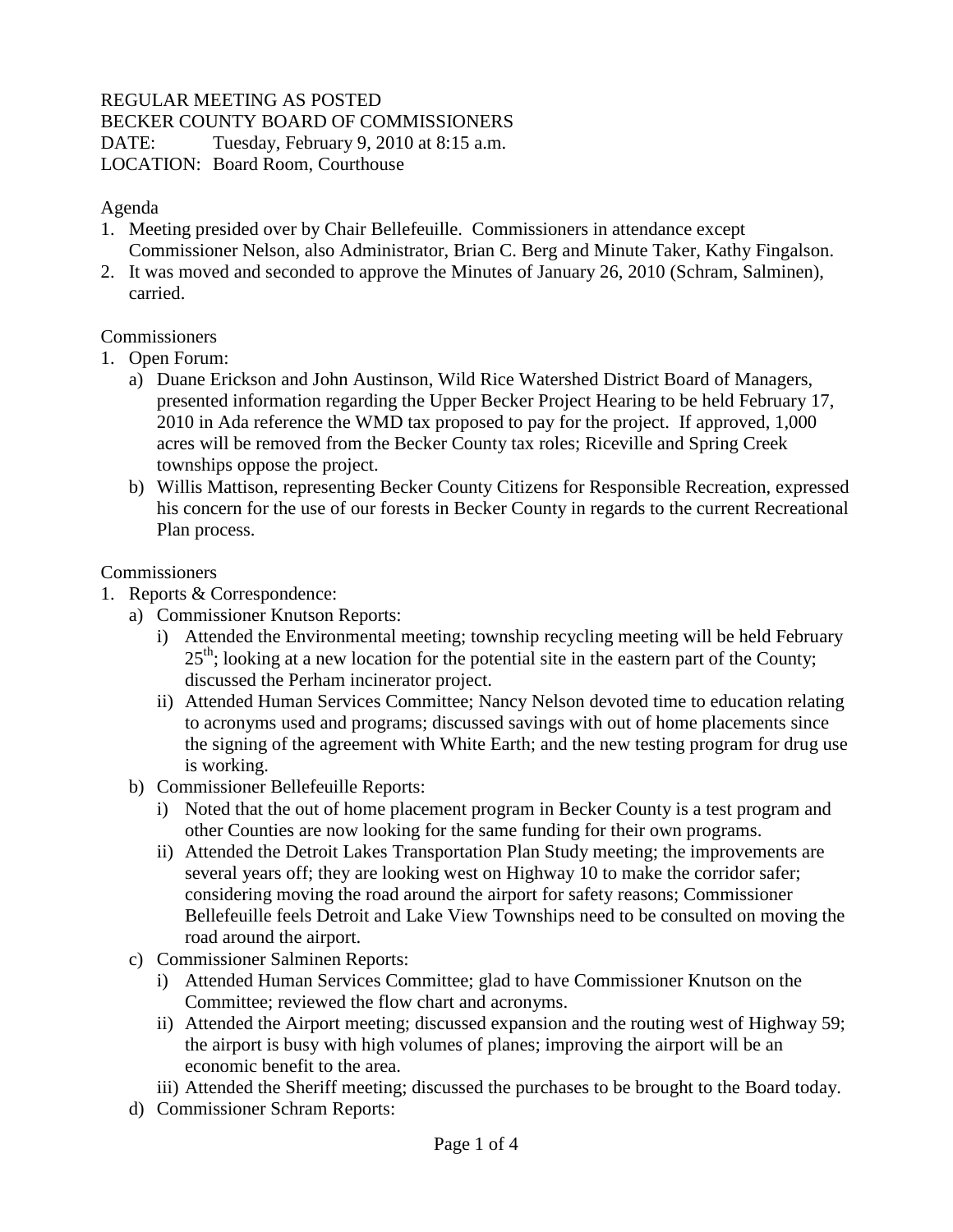- i) Attended the Winter Trails Committee meeting; discussed new trail groomers and the product demonstrations to be held in Grand Rapids; stolen signs on the Vergas trails; grants to be applied for; the possible re-routing of trails on the Reservation as access is in question; Mountain View trails were groomed by volunteer cross country skiers; and the snowmobile and ATV clubs volunteered time to help clean the snowmobile trails and they are open and ready to be used.
- ii) Attended the Sunnyside Care Center meeting; discussed the census and overtime.
- iii) Attended the Historical Society meeting; discussed the open house to be held February  $14<sup>th</sup>$  and completion of the cemetery reference files.
- iv) Attended the Becker County Council on Aging; discussed loans and grants; openings in rest homes; volunteers needed at hospice; and the NSI fund raiser.
- v) Attended the Highway Committee meeting; opened bids for maintenance and mowing; discussed seasonal employees; the proposal for consulting service; and the increased cost of road salt.
- vi) Attended the Heartland Trails meeting; discussed the time lines on progress of the trail.
- vii)The Wild Rice Watershed meetings are coming up in Ada.
- viii) Met with snowmobilers frustrated with the trails and grants.
- ix) Reminder that LMC Bay is in need of items to bid on and encouraged the Commissioners to enter an item.
- 2. Appointments:
	- a) There were no appointments.

Auditor-Treasurer, Ryan Tangen presented.

1. It was moved and seconded to approve Resolution 02-10-1A to conduct gambling for the Detroit Lakes Shrine Club Color Guard for operations at County 6 BP & Bait, 24997 County Hwy #6, in Lake View Township (Salminen, Knutson), carried.

Finance Committee Minutes, Ryan Tangen presented.

- 1. It was moved and seconded to approve the Claims with the addition of two over 90 days claims; Ace Hardware for \$40.01 and Charles Sherbrooke for \$302.50 and the Auditor's Warrants for 1/26/10 in the amount of \$1,054,083.08 and 2/2/10 in the amount of \$492,543.31 (Knutson, Salminen), carried.
- 2. The Human Services claims were reviewed and it was recommended to approve as presented.
- 3. It was recommended by the Finance Committee to approve the Sheriff's request to purchase four replacement chairs in the Dispatch Center.
- 4. It was recommended by the Finance Committee to approve Highway's request to approve the bids for seasonal mowing and road maintenance; a proposal to hire up to 6 temporary part-time seasonal employees; and the proposal for consulting service to prepare a project concept report.
- 5. It was recommended by the Finance Committee to approve Human Services' request to have an employee attend out of state training at no cost to the County other than time.
- 6. It was moved and seconded to approve the Cash Comparison and Investment Summary for December 2009 (Knutson, Salminen), carried.

Environmental Services, Steve Skoog presented.

1 . It was moved and seconded to approve Resolution 02-10-1G the Prairie Lakes Municipal Solid Waste Authority Joint Powers Agreement to join together with Otter Tail County, Todd County,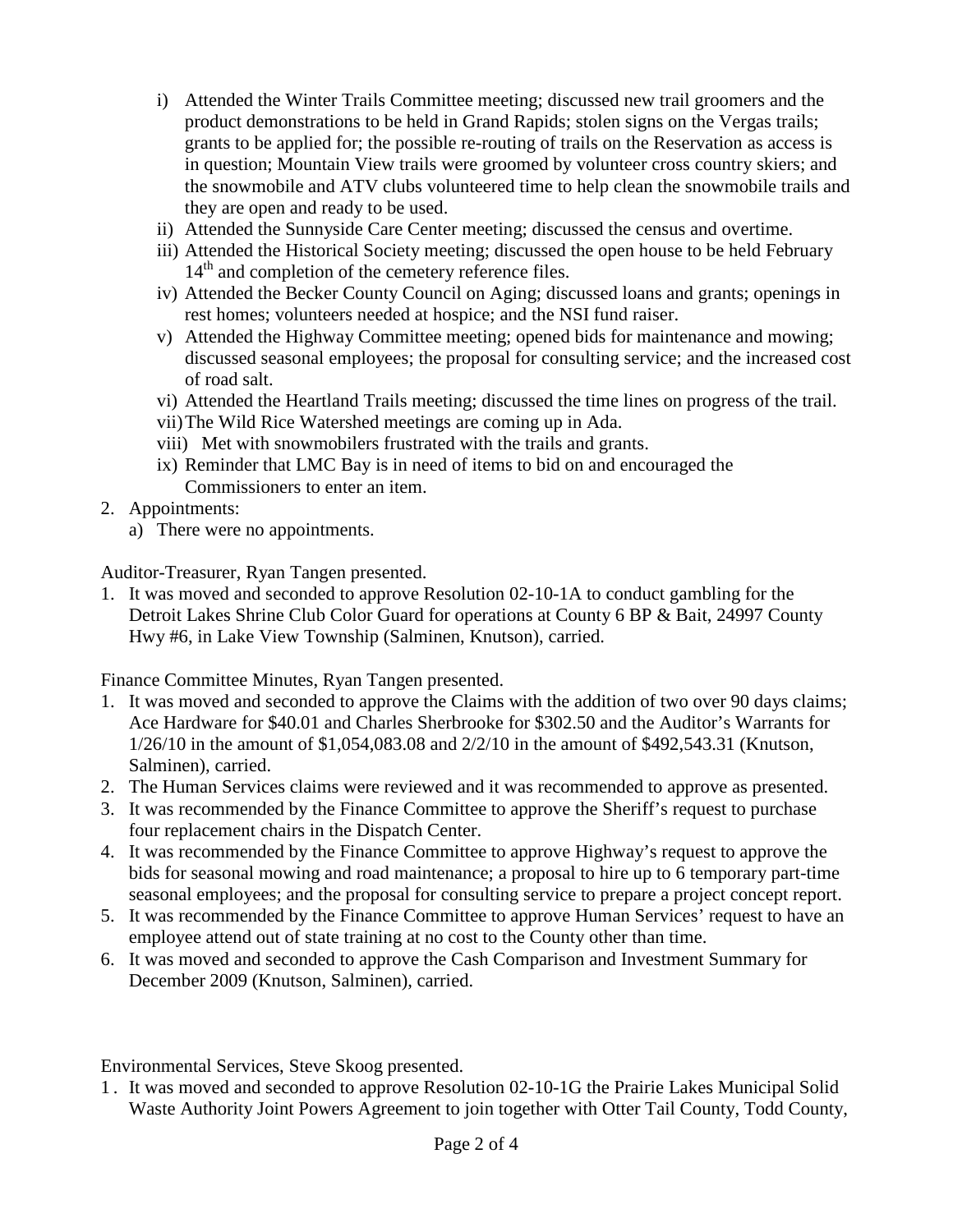and Wadena County for the purpose of purchasing the Perham Resource Recovery Facility and to work together to resolve solid waste issues in an environmentally preferred manner (Salminen, Knutson), carried.

Highway, Brad Wentz presented.

- 1 . It was moved and seconded to approve Resolution 02-10-1D authorizing the County Engineer to award roadside mowing contracts in Area 1 through Area 6 to L & M Road Services, LLC and to execute and enter into said contracts (Salminen, Schram), carried.
- 2 . It was moved and seconded to approve Resolution 02-10-1C authorizing the County Engineer to award the one year maintenance contracts for Area 1 to Dan Bergstrom, Area 2 to Teiken's Road Maintenance, Area 4 to Lunde Blade-N-Gravel, Area 5 to Teiken's Road Maintenance, Area 6 to Hendricks Road Maintenance, Area 7 & 8 to Projects Unlimited and to execute and enter into said contracts (Schram, Knutson), carried.
- 3 . It was moved and seconded to approve Resolution 02-10-1E authorizing the County Engineer to advertise and hire up to 6 temporary seasonal employees with a maximum six month term for maintenance and for construction hired to fill in as needed to assist in summer road construction and maintenance duties include one auto body student from NWTC (Schram, Knutson), carried.
- 4 . It was moved and seconded to approve Resolution 02-10-1F authorizing the County Engineer to contract for professional services with Houston Engineering, Inc. for a preliminary concept report to identify alternatives, environmental impacts and project costs for the replacement bridge on CSAH 7 in Lake Park over the BNSF (Salminen, Knutson), carried.

Human Services, Nancy Nelson presented.

- 1. It was moved and seconded to approve acceptance of Cooperative Agreements for process serving with Ben Johnson and Kevin Niemann for serving papers for child support at a rate of \$30 for the service plus mileage (Schram, Knutson), carried.
- 2. It was moved and seconded to approve the attendance of Don Janes, MCD Supervisor at a three and a half day (28 hours) mental health conference in Arizona with the time he attends the training counted as work time and he will be responsible for the cost of the training, the travel to and from the training and room and board and any other expenses (Knutson, Bellefeuille), carried.
- 3. It was moved and seconded to approve the Human Services Claims (Knutson, Schram), carried.
- 4. It was moved and seconded to approve the Community Health Claims (Knutson, Schram), carried.
- 5. It was moved and seconded to approve the Transit Claims (Salminen, Knutson), carried.

Sheriff, Tim Gordon presented.

1 . It was moved and seconded to approve replacement of 4 Communications chairs for a cost of \$3,173.53 (Salminen, Schram), carried.

Natural Resource Management, Mark Lohmeier presented.

- 1 . It was moved and seconded to approve Resolution 02-10-1B naming the Auditor-Treasurer the fiscal agent for the Trail Legacy Grant program (Schram, Knutson), carried.
- 2 . An update report was given on the status of the 250 miles of snowmobile trails that Becker County maintains. 137 miles of the trails were severely affected by the recent storm; two companies were contracted to help clean up the trails along with volunteers and all the trails will be open this weekend.